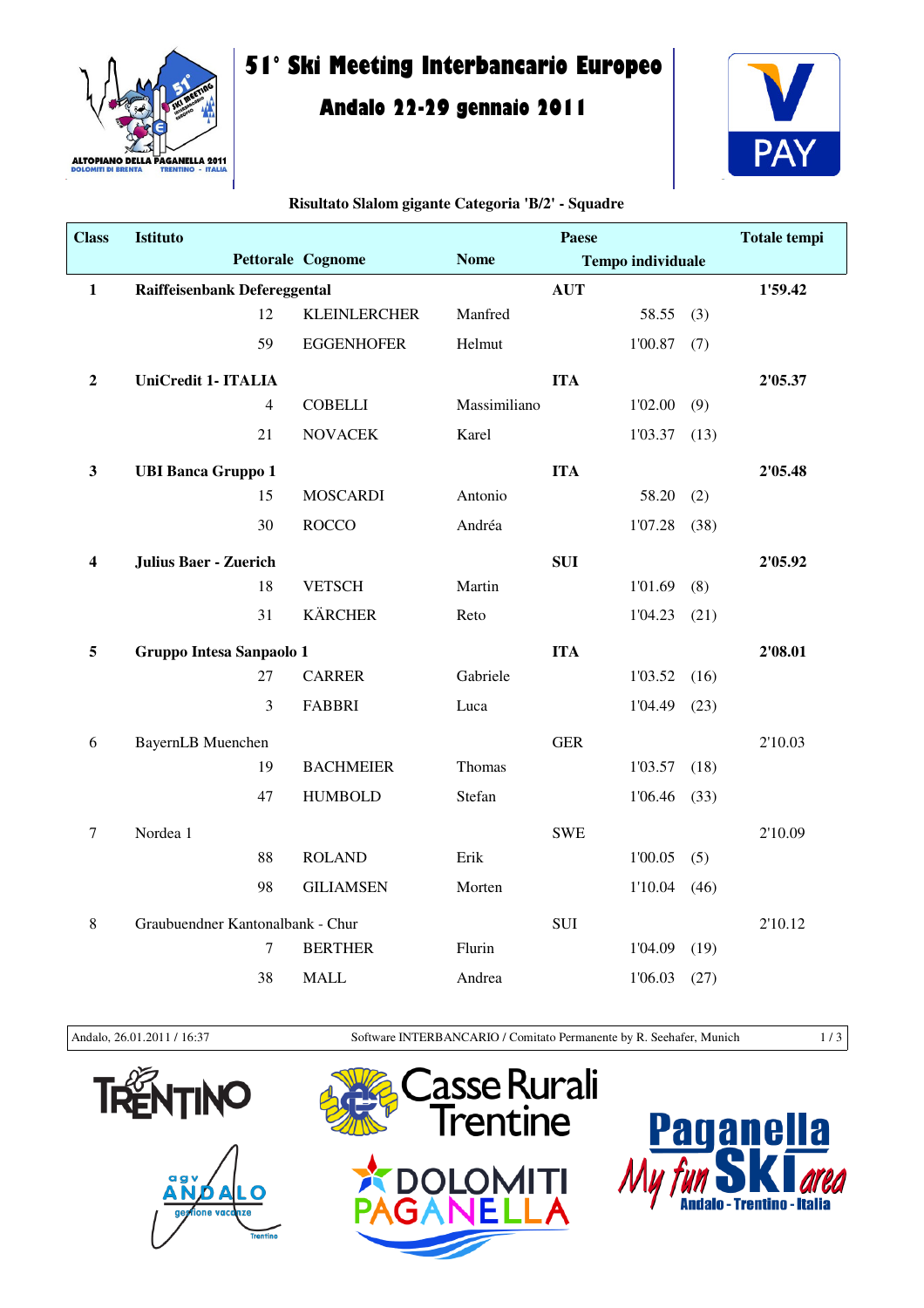| <b>Class</b> | <b>Institut</b>                        |                          | <b>Paese</b> |            |                          | <b>Totale tempi</b> |         |
|--------------|----------------------------------------|--------------------------|--------------|------------|--------------------------|---------------------|---------|
|              |                                        | <b>Pettorale Cognome</b> | <b>Nome</b>  |            | <b>Tempo individuale</b> |                     |         |
| 9            | Deutsche Bank - Italia                 |                          |              | <b>ITA</b> |                          |                     | 2'10.29 |
|              | 26                                     | <b>MAGGIENGA</b>         | Roberto      |            | 1'03.41                  | (14)                |         |
|              | 1                                      | <b>BELTRAMINO</b>        | Paolo        |            | 1'06.88                  | (35)                |         |
| 10           | Suedtiroler Volksbank - Banca Popolare |                          |              | <b>ITA</b> |                          |                     | 2'13.74 |
|              | 23                                     | <b>PLONER</b>            | Freddy       |            | 1'02.53                  | (10)                |         |
|              | 42                                     | <b>PERATHONER</b>        | Thomas       |            | 1'11.21                  | (50)                |         |
| 11           | Credit Suisse I                        |                          |              | SUI        |                          |                     | 2'15.47 |
|              | 9                                      | <b>HOF</b>               | Dominik      |            | 1'07.24                  | (37)                |         |
|              | 86                                     | <b>SAAGER</b>            | Nick         |            | 1'08.23                  | (40)                |         |
| 12           | Gruppo Banca Monte dei Paschi di Siena |                          |              | <b>ITA</b> |                          |                     | 2'18.46 |
|              | 50                                     | DI GIULIO                | Saverio      |            | 1'06.18                  | (30)                |         |
|              | 39                                     | <b>BOSSA</b>             | Marzio       |            | 1'12.28                  | (57)                |         |
| 13           | Nova Kreditna Banka - Maribor          |                          |              | <b>SLO</b> |                          |                     | 2'21.82 |
|              | 32                                     | <b>SUNTNER</b>           | Gregor       |            | 1'05.80                  | (25)                |         |
|              | 73                                     | <b>KOREN</b>             | Damjan       |            | 1'16.02                  | (73)                |         |
| 14           | <b>BPER Group</b>                      |                          |              | <b>ITA</b> |                          |                     | 2'21.86 |
|              | 40                                     | <b>CONCARI</b>           | Stefano      |            | 1'06.09                  | (28)                |         |
|              | 97                                     | <b>RICCI</b>             | Massimiliano |            | 1'15.77                  | (72)                |         |
| 15           | Deutsche Bank Deutschland              |                          |              | <b>GER</b> |                          |                     | 2'21.97 |
|              | 48                                     | <b>BRINKHOFF</b>         | Marc         |            | 1'10.77                  | (47)                |         |
|              | 49                                     | <b>LUTZ</b>              | Stefan       |            | 1'11.20                  | (49)                |         |
| 16           | Raiffeisen Schweiz                     |                          |              | SUI        |                          |                     | 2'23.42 |
|              | 93                                     | <b>FAMOS</b>             | Jon Armon    |            | 1'11.02                  | (48)                |         |
|              | 41                                     | <b>WOHLWEND</b>          | Thomas       |            | 1'12.40                  | (58)                |         |
| 17           | Gruppo Intesa Sanpaolo 2               |                          |              | <b>ITA</b> |                          |                     | 2'23.58 |
|              | 25                                     | <b>LAURINI</b>           | Andrea       |            | 1'07.09                  | (36)                |         |
|              | 62                                     | <b>RASPAGNI</b>          | Federico     |            | 1'16.49                  | (74)                |         |
| 18           | Banca Popolare di Vicenza              |                          |              | <b>ITA</b> |                          |                     | 2'25.56 |
|              | 75                                     | <b>FANTIN</b>            | Stefano      |            | 1'12.13                  | (56)                |         |
|              | 58                                     | <b>MARCHELLI</b>         | Marco        |            | 1'13.43                  | (64)                |         |
| 19           | Credit Suisse II                       |                          |              | SUI        |                          |                     | 2'26.81 |
|              | 63                                     | <b>SCHMIDT</b>           | Patrick      |            | 1'11.28                  | (51)                |         |
|              | 80                                     | <b>WERNER</b>            | Stefan       |            | 1'15.53                  | (69)                |         |
| $20\,$       | Bankart Nova Ljubljanska Banka         |                          |              | <b>SLO</b> |                          |                     | 2'27.37 |
|              | 34                                     | <b>KRASEVEC</b>          | Primoz       |            | 1'07.43                  | (39)                |         |
|              | 81                                     | <b>KURENT</b>            | Gregor       |            | 1'19.94                  | (80)                |         |

## **RisultatoSlalom giganteCategoria 'B/2' - Squadre**